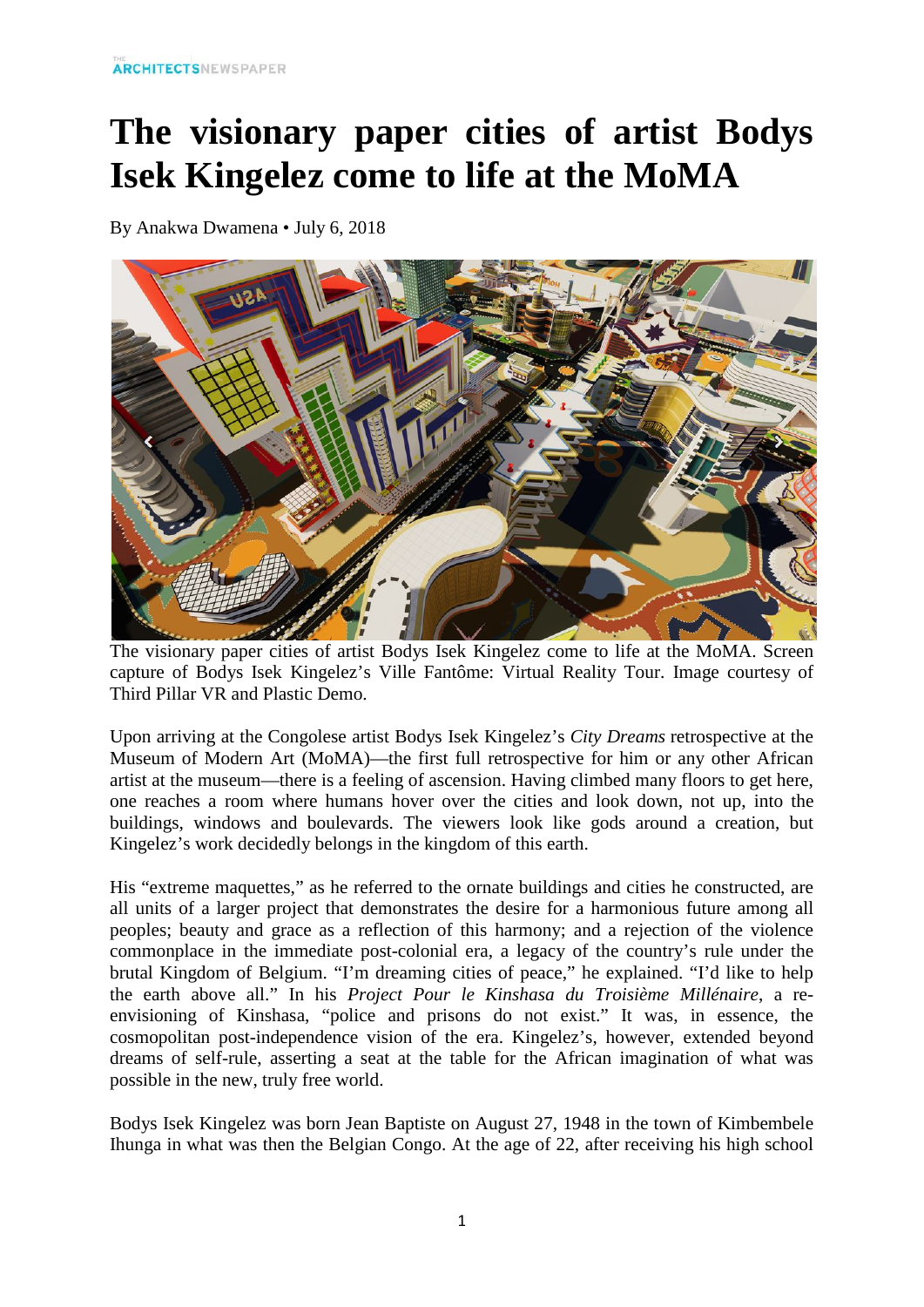diploma, he left for Kinshasa, the capital city. There, he studied economics and an assortment of other subjects like industrial design at the University of Lovanium (now Kinshasa).

"I came from a traditional village where everyday I used to watch the men making masks or working at the forge," Kingelez explained of the mysterious origins of his craftsmanship. "There was no need to learn, then, what I used to see all the time." Remarkably, he didn't travel outside Zaire (now the Democratic Republic of Congo) until 1989, and so had never interacted up close with architectural design in other countries. Undoubtedly, however, the colonial Belgian Art Deco buildings that lined the streets of Kinshasa and the eccentric palaces (including a pagoda) constructed around the country by ruler Mobutu Sese Seko indubitably seeped into his sense of aesthetics.



Bodys Isek Kingelez. *Stars Palme Bouygues*. 1989. Paper, paperboard, and other various materials,  $39 \frac{3}{8} \times 15 \frac{3}{4} \times 15 \frac{3}{4}$ " (Vincent Everarts Photography Brussels)

His first maquette, he recalls, came to him in a dream one night. Feeling "compelled" by the revelation, he made the work under its direction. Throughout his life, his process was similar. First the title came to him. Then the vision to make it, which "gives me all I need, even the shape and colors."

On one such instance, in 1978, he showed the result of his work, *Musee National*, made from simple tools like paper, glue, scissors, and razors, to the Institut des Musées Nationaux du Zaire. The museum staffers doubted Kingelez could build a work of such sophistication and challenged him to make another work on site, leading to his *Commissariat Atomique*. The impressed museum hired him to become a "technicien restaurateur" of historical artifacts. The experience of working with invaluable abstract art traditional sculptures left a mark on Kingelez, who confessed "the ruined statues led me to the pinnacle of my skills"

Like these African masks of old, the maquettes aim not to depict reality but act as a record of a time and the ideas and the imagination that marked that time. In Kinshasa, Kingelez absorbed elements of the national movement for African authenticity. It is under the aegis of this movement that we see Leopoldville become Kinshasa, the Congo river and the nation, Zaire. As a former Commissioner of National Orientation put it, it was a movement based on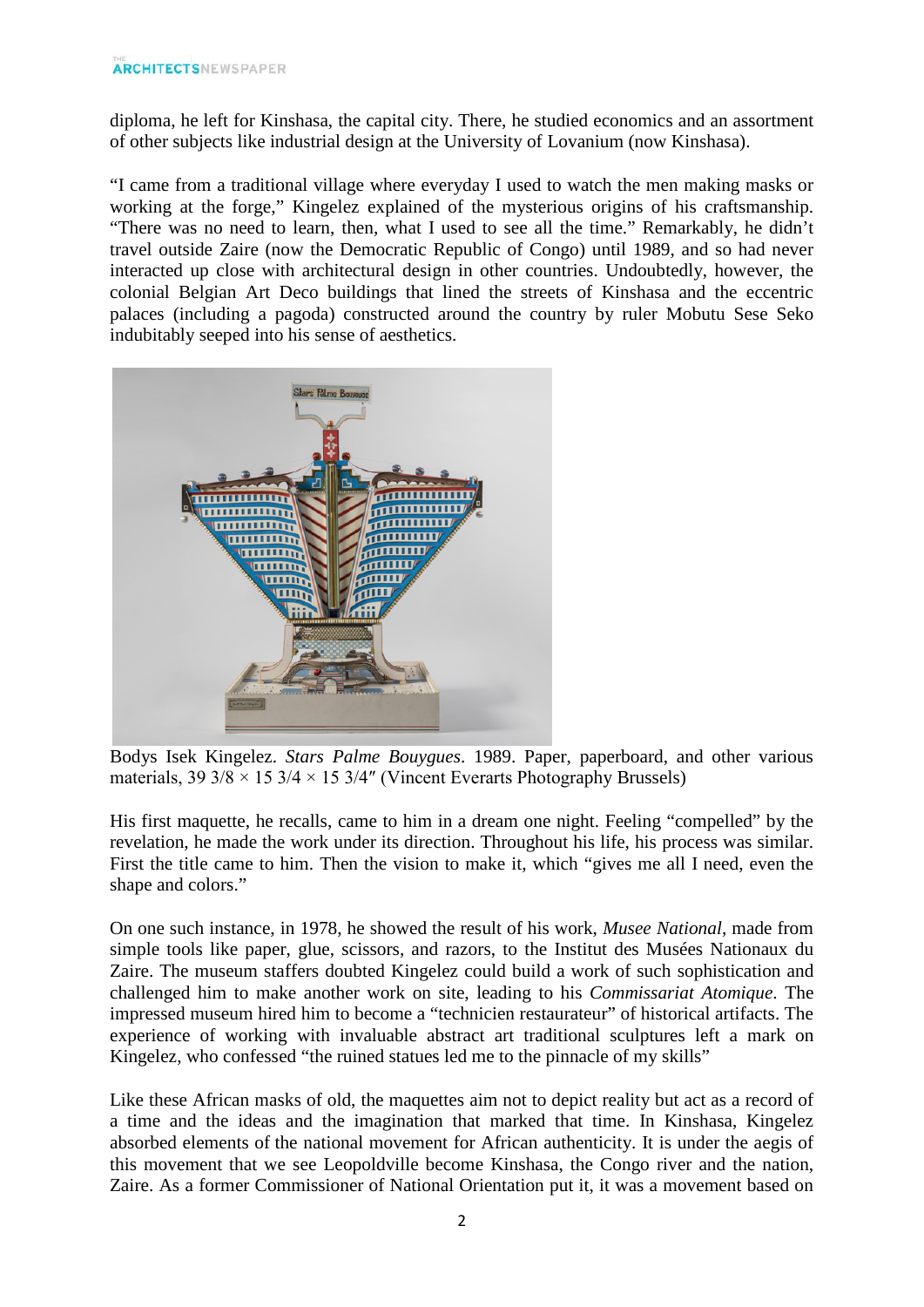reaching into the past to find traditional elements "which adapt themselves well to modern life, those which encourage progress, and those which create a way of life and thought which are essentially ours." A self-described "favored poet of his traditional sources," one can imagine very clearly the figure of Kingelez hidden away in his studio in Kinshasa, hovering over a project with tweezers in hand, moving the hitherto possible around and making way for the impossible.

But, like his previous work in the museums on African masks of old, Kingelez's project was a restorative one. Having himself traveled from the village to the city and later the metropole, his work rejected hierarchies and the geographic isolation of the human experience. Instead, it collapsed the time between an African past and a future where no societies were more advanced than others.



Bodys Isek Kingelez. *Kimbembele Ihunga*. 1994. Paper, paperboard, plastic, and other various materials, 51 3/16″ x 72 13/16″ x 10′ 5″ (Maurice Aeschimann/Courtesy CAAC – The Pigozzi Collection)

His 1994 work *Kimbembele Ihunga*, a reimagining of his home village, represented a "concrete imaginative leap" and "a real bridge between world civilizations of the past, present and future." Filled with skyscrapers and tree-lined streets, the boulevards provide "pleasant, easy access to all parts of the town." A stadium named after himself, "Stade Kingelez," sits in one corner of the town, and in front of the town center stands a monument of a man holding a book who "simply represents the intellectual heritage of common sense and good manners which belongs to multicultural people." "People flock here," he said, "because the wind blows in off the sea and the mountains, refreshing its complex beauty in which all the heightened colors join forces consistently to create an environment where everyone can feel at home." The town and dream of it was not one he would ever live in, but one which lived in him.

Multiculturalism is paramount in Kingelez's work, and we see it not only in the foreign design present in some of his Congolese maquettes, but also in the maquettes dedicated to places, like the outstanding purple and yellow *Mongolique Sovietique* (1989), in *Palais d'Hirochima* (1991) whose tiered, raised buildings are inspired by a real imperial palace with paper lanterns suspended between buildings, and *Céntrale Palestinienne* (1993). His *New Manhattan*, built a year after the attack on the World Trade Center, is a take on the Manhattan skyline with a third tower filled with water whose "cooling effect will prevent any bombs from exploding."